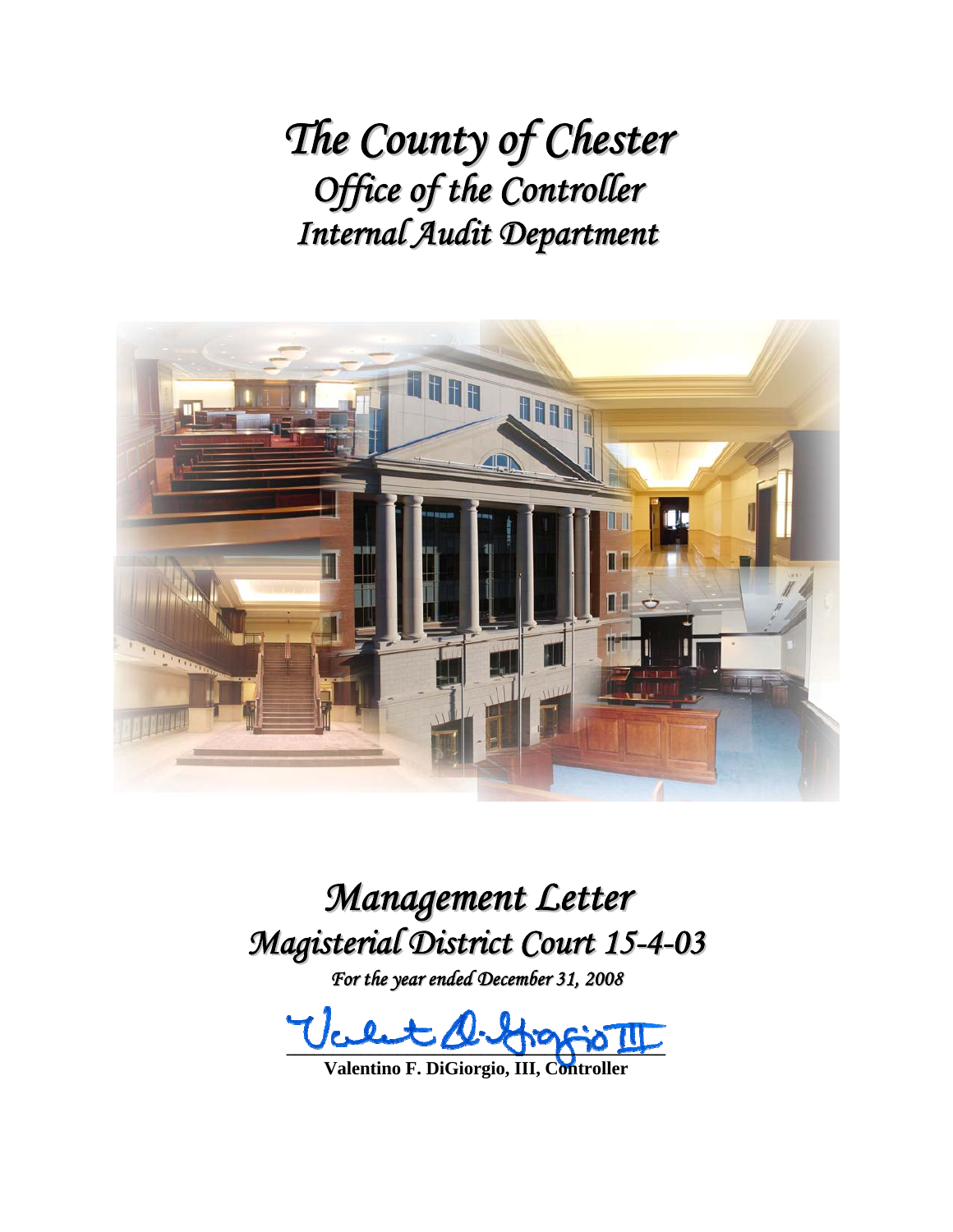## **To: Magisterial District Judge Larry Smith**

#### *Introduction*

On October 13, 2009, Internal Audit completed an audit of Magisterial District Court 15-4-03 (*District Court*). Gretchen W. Sohn, CIA, was the auditor-in-charge. Internal Audit is required by County Code to review district courts annually to ensure compliance with policies and procedures mandated by the Administrative Office of Pennsylvania Courts and/or District Justice Administration and to assess their overall internal control structure. The scope of our audit included a review of the following:

- Cash and Petty Cash
- Undisbursed Funds
- Cash Receipts
- Manual Receipts
- Cash Disbursements
- Voided Transactions
- Overall Compliance.

We conducted our audit in accordance with generally accepted auditing standards and standards applicable to financial audits contained in *Government Auditing Standards* published by the Comptroller of the United States. We have also issued our Independent Auditor's Report on Compliance and Internal Control over Financial Reporting concurrent with this Management Letter. Disclosures and other information in that Report (also dated October 13, 2009) should be considered in conjunction with this Management Letter.

## *Executive Summary*

The management and staff of the *District Court* are, in all material respects, in compliance with policies and procedures set forth by the Administrative Office of Pennsylvania Courts and directives imposed by District Justice Administration. Minor findings involving internal control and compliance are included within this Management Letter. There were no significant deficiencies or material weaknesses identified. Based on Internal Audit's testing and observations, it is our opinion that these exceptions are not the result of negligence or deliberate misconduct, but are instead the consequence of the following:

- Shortage of staff
- Oversights
- Human error.

Internal Audit would like to thank the management and staff of the *District Court* for their cooperation and assistance during the course of this audit. We have provided herein a copy of our "Audit Findings" and "Recommendations" for your review and comment.

Please feel free to contact our office at (610) 344-6797 should you have any questions or concerns.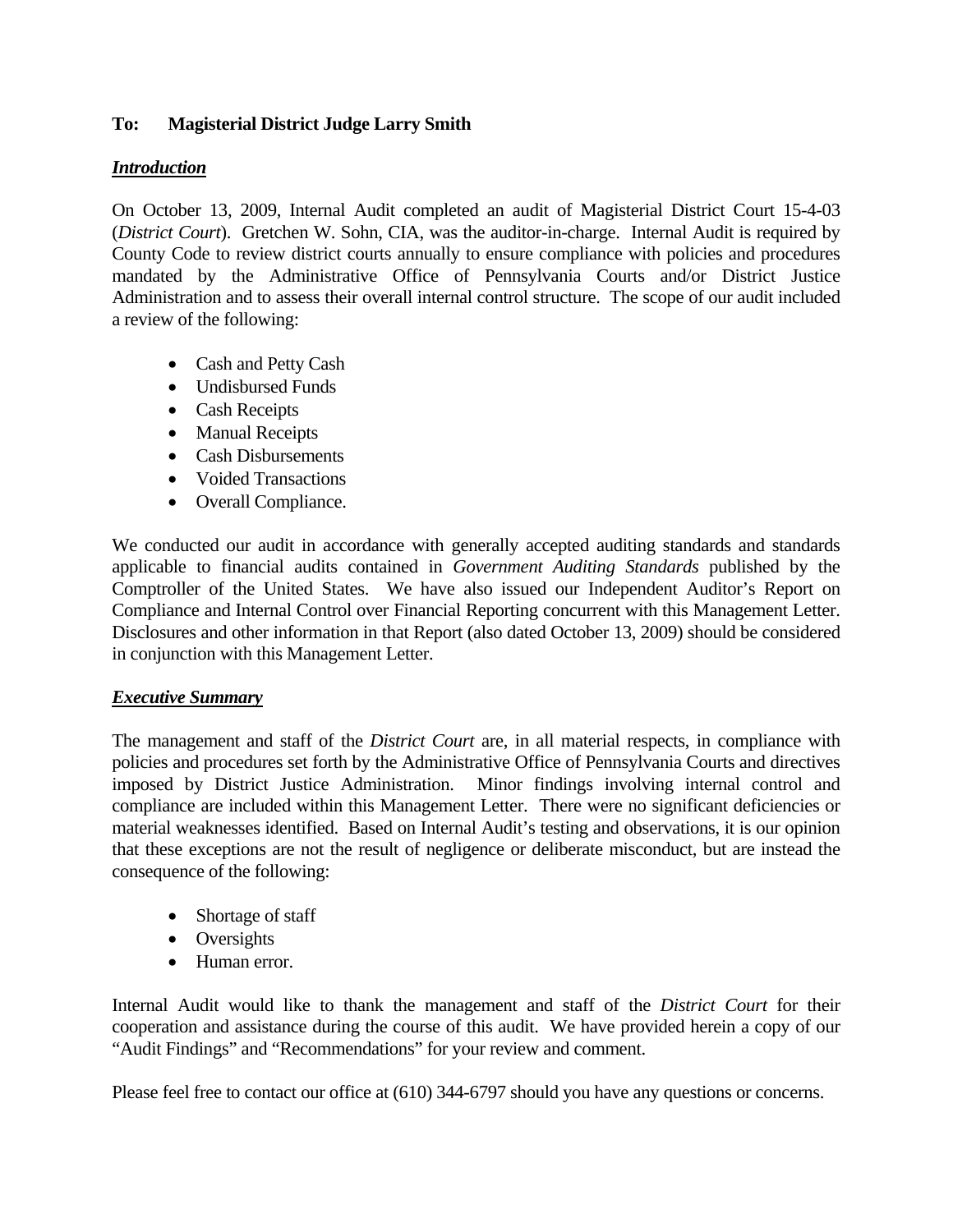## **MAGISTERIAL DISTRICT COURT 15-4-03**

## **FINDINGS AND RECOMMENDATIONS**

## **FOR THE YEAR ENDED DECEMBER 31, 2008**

## **I. INTERNAL CONTROL FINDINGS AND RECOMMENDATIONS**

### RECONCILIATION/RECORDING

### Finding 1: Cash Adjustments

Internal Audit noted the following:

- In 1 instance, a deposit and the offsetting deposit adjustment remained outstanding at yearend.
- In 1 instance, a debit adjustment was recorded in April, 2008 for bank charges for supplies. As of year-end, the District Court had not requested reimbursement from the County.

### Recommendation

Internal Audit recommends that no deposit and/or deposit adjustment be left outstanding when performing the month-end bank reconciliation unless it is a deposit-in-transit. Internal Audit also recommends that reimbursement be requested for any bank charges and that when received and deposited, a credit adjustment be processed to offset the debit adjustment.

#### *Auditee Response*

*A receipt was voided on 12/31/08 after final deposit was done on that day. Per instructions from DJA, a "dummy receipt" was done to correct this.* 

## RECORDING

#### Finding 1: Undisbursed Funds

Internal Audit noted the following:

• In 2 instances, monies on civil cases were entered in the system as "server fees" and should have been entered as "constable education and training". These input errors were not corrected in a timely manner.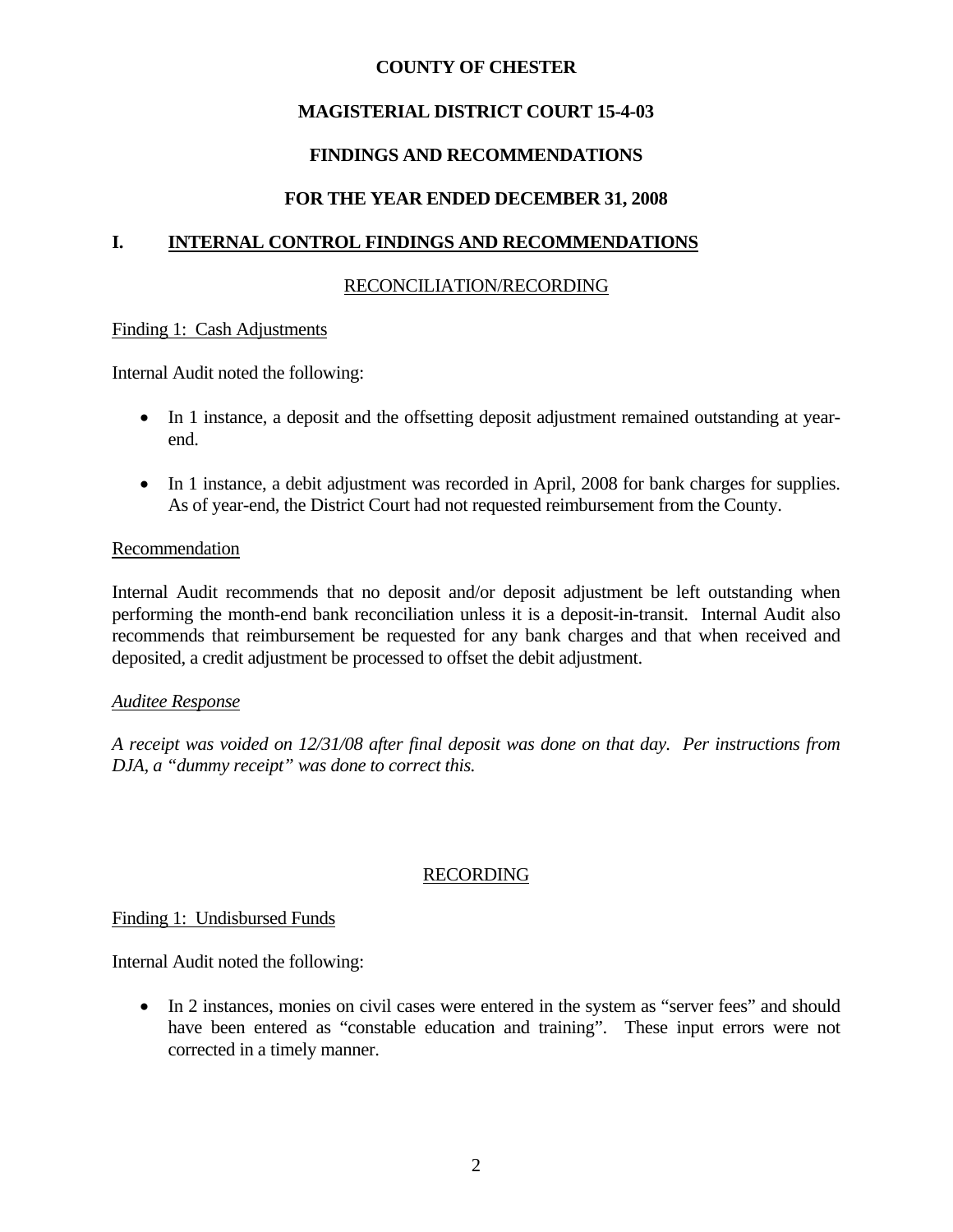## **MAGISTERIAL DISTRICT COURT 15-4-03**

## **FINDINGS AND RECOMMENDATIONS**

## **FOR THE YEAR ENDED DECEMBER 31, 2008**

## **I. INTERNAL CONTROL FINDINGS AND RECOMMENDATIONS**

### RECORDING

Finding 1: Undisbursed Funds (continued)

• In 1 instance, a civil case "server fee notice" was printed and issued to the constable in July, 2008, but the funds were not transferred to the County and remained undisbursed at yearend.

#### **Recommendation**

Internal Audit recommends that the *District Court* management review/monitor the Undisbursed Funds Report on a monthly basis to ensure that funds were posted correctly and are properly disbursed/applied in a timely manner.

### *Auditee Response*

*District Court management concurs with the findings and recommendation.* 

#### Finding 2: Cash Disbursements

Internal Audit noted the following:

• In 3 instances, a numbered check form was manually labeled "void" due to a "misprint". However, the check numbers were never voided in the State system, therefore they are missing from the check number sequence and neither appear on the system Check Register Report nor the Voided Disbursement Report.

#### Recommendation

Internal Audit recommends that management review all voided transactions daily to ensure that they have been properly voided in the system. All check numbers should be accounted for and appear on the Check Register Report.

#### *Auditee Response*

*District Court management concurs with the finding and recommendation.*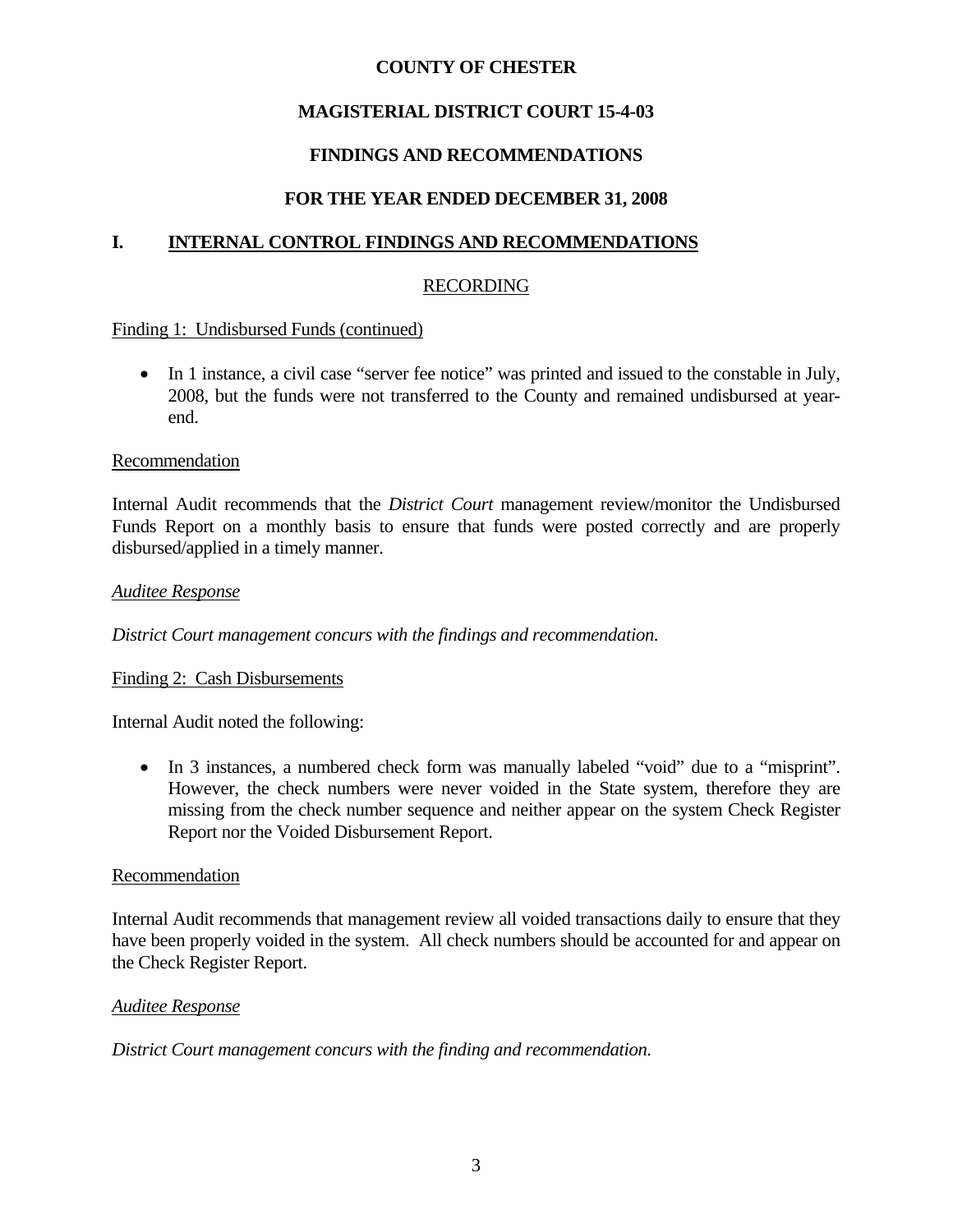## **MAGISTERIAL DISTRICT COURT 15-4-03**

## **FINDINGS AND RECOMMENDATIONS**

### **FOR THE YEAR ENDED DECEMBER 31, 2008**

### **II. COMPLIANCE WITH POLICIES AND PROCEDURES**

In order to test compliance with all applicable policies, procedures, and regulations, Internal Audit selected a statistical sample of 25 case files out of a total population of 7,910 case files created in 2008. In addition, we performed other related tests of cash receipts, cash disbursements, manual receipts, undisbursed funds, and voided transactions. Sample size for the tested areas was determined through a risk assessment analysis based on the results of the *District Court's* prior year audit and current year caseload. We believe the results of our tests are representative of the entire population on the basis of accepted audit sampling principles.

#### Finding 1: Stale-dated Checks

Internal Audit noted that stale-dated checks were not being voided/escheated in a timely manner.

#### Recommendation

Internal Audit recommends that District Court staff adhere to the stale-dated check procedures as outlined in the District Justice Automated Office Clerical Procedures Manual.

#### *Auditee Response*

*There was a backlog of stale checks when the new Office Manager assumed responsibility for the monthly accounting. These stale checks were brought up-to-date in a timely manner.* 

#### Finding 2: Undisbursed Funds

Internal Audit noted the following:

• In 4 instances, collateral was not applied in a timely manner.

#### **Recommendation**

Internal Audit recommends that management review/monitor the Undisbursed Funds Report on a monthly basis to ensure that funds are properly disbursed in a timely manner.

#### *Auditee Response*

*District Court management concurs with the findings and recommendations.*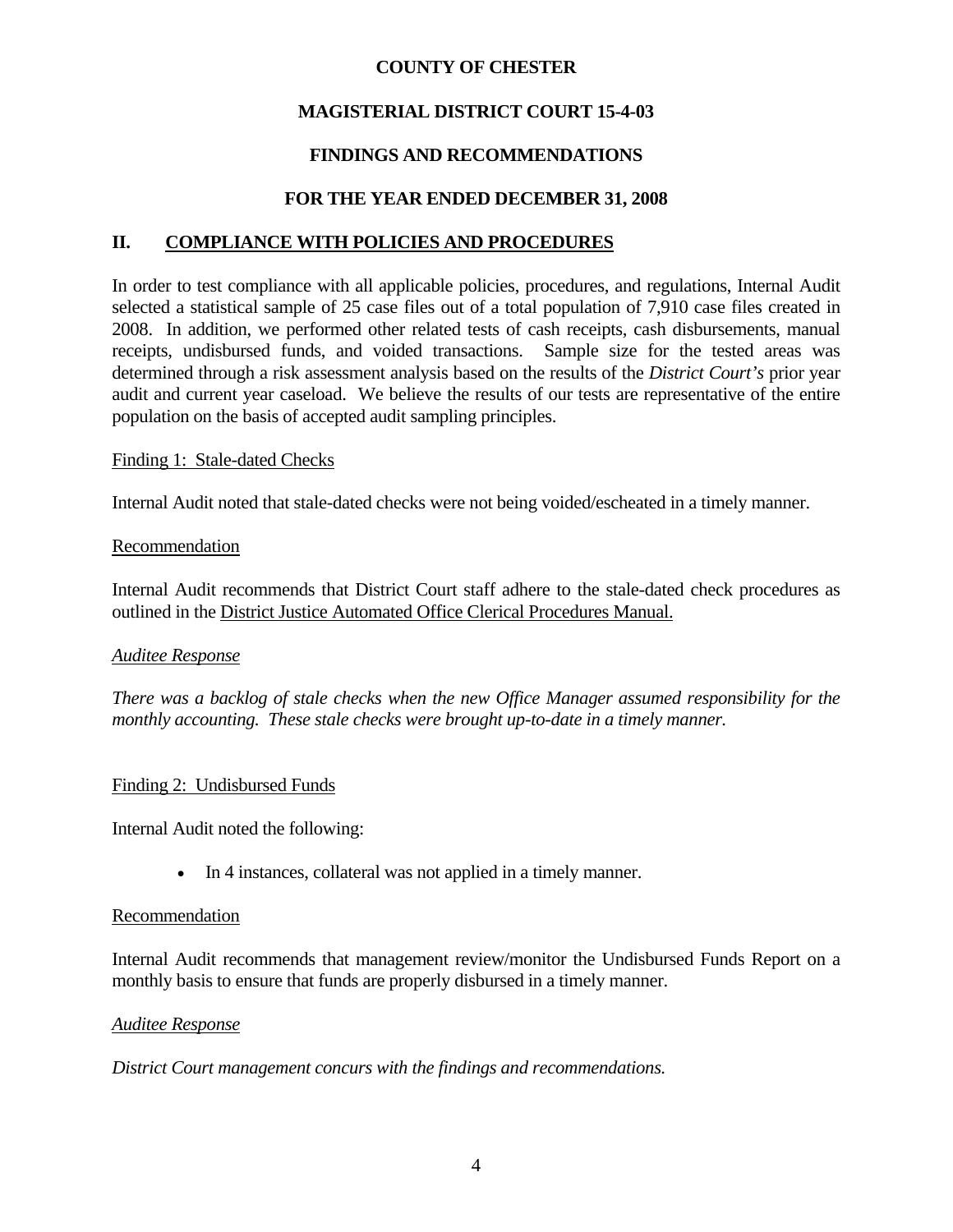## **MAGISTERIAL DISTRICT COURT 15-4-03**

## **FINDINGS AND RECOMMENDATIONS**

## **FOR THE YEAR ENDED DECEMBER 31, 2008**

## **I. INTERNAL CONTROL FINDINGS AND RECOMMENDATIONS**

#### Finding 3: Manual Receipts

Internal Audit noted the following:

In 1 instance, a manual receipt was used out of sequence.

#### Recommendation

Internal Audit recommends that *District Court* staff adhere to the manual receipt procedures as outlined in the District Justice Automated Office Clerical Procedures Manual. Manual receipts should be used in numeric sequence.

#### *Auditee Response*

*This was a clerical error. A new employee used manual receipt #A990199 out of sequence - #A990198 was skipped. The Office Manager had voided #A990198 in order for the next time a manual receipt is used it will follow numerically and be #A990200.* 

#### Finding 4: Cash Disbursements

Internal Audit noted the following:

In 1 instance, a copy of an issued check was not attached to the case file.

#### Recommendation

Internal Audit recommends that a copy of an issued check be attached to the appropriate case file to ensure complete and accurate records.

#### *Auditee Response*

*District Court management concurs with the finding and recommendation.*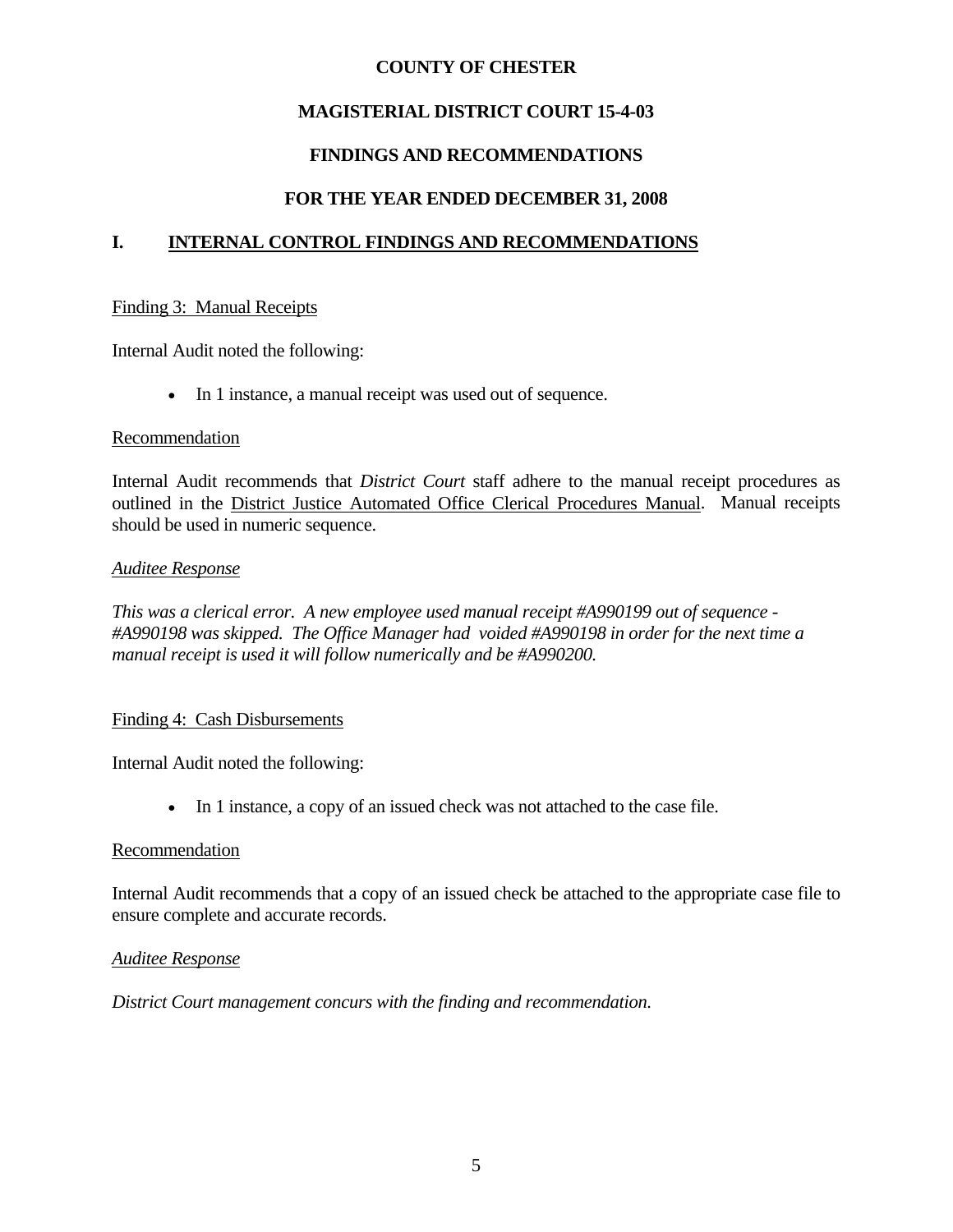## **MAGISTERIAL DISTRICT COURT 15-4-03**

## **FINDINGS AND RECOMMENDATIONS**

## **FOR THE YEAR ENDED DECEMBER 31, 2008**

## **II. COMPLIANCE WITH POLICIES AND PROCEDURES**

#### Finding 5: Voided Disbursements

Internal Audit noted the following:

- In 2 instances, a copy of the voided check was not attached to the case file.
- In 1 instance, the copy of the voided check attached to the case file was not labeled as "void/stale/lost".

### Recommendation

Internal Audit recommends that a copy of all voided checks be attached to the appropriate case file and be labeled as "void/stale/lost" to ensure complete and accurate records.

#### *Auditee Response*

*District Court management concurs with the findings and recommendation.*